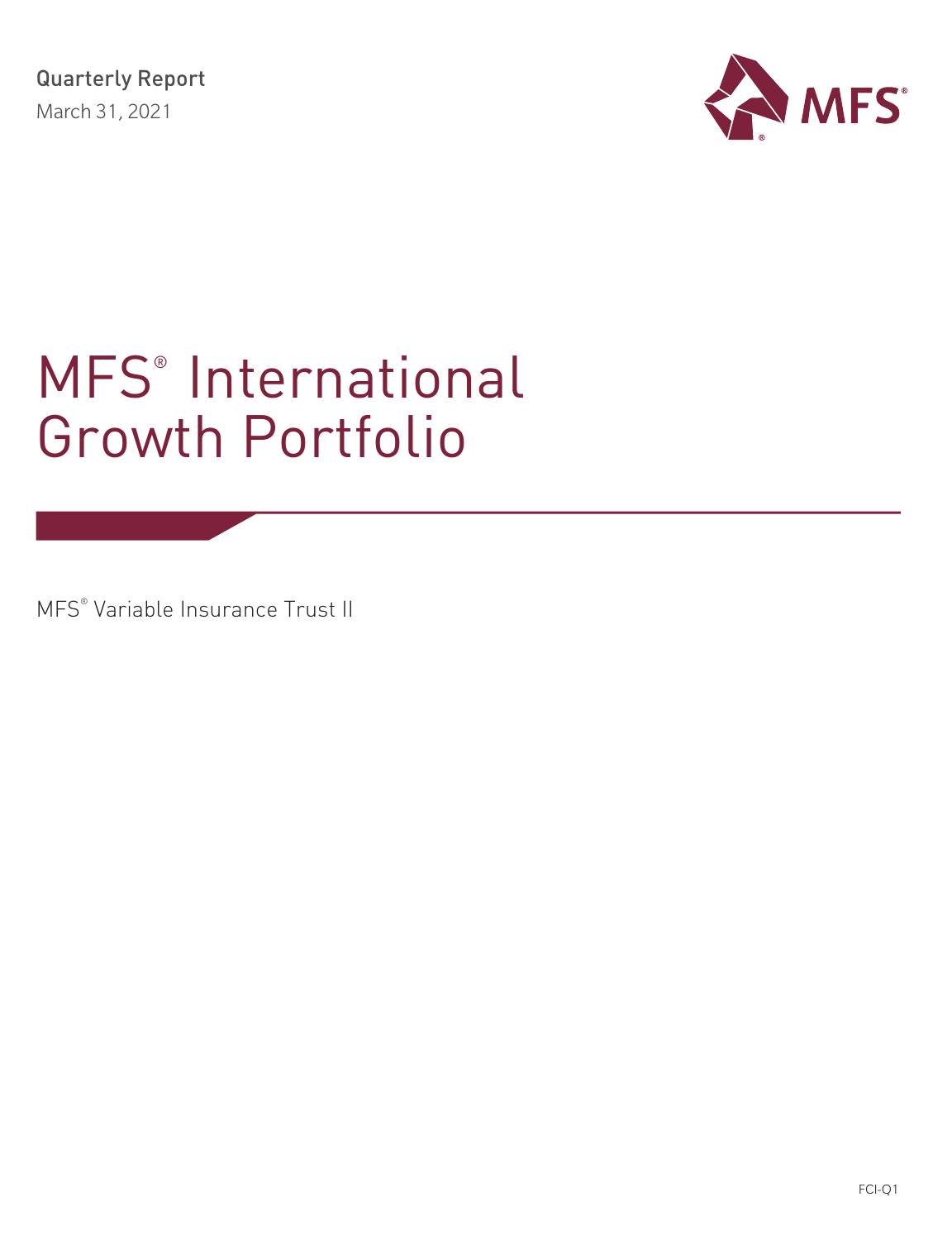## **PORTFOLIO OF INVESTMENTS**

3/31/21 (unaudited)

The Portfolio of Investments is a complete list of all securities owned by your fund. It is categorized by broad-based asset classes.

| <b>Issuer</b>                                      | <b>Shares/Par</b> |            | Value (\$)             |
|----------------------------------------------------|-------------------|------------|------------------------|
| Common Stocks - 98.3%                              |                   |            |                        |
| Aerospace - 0.9%                                   |                   |            |                        |
| Rolls-Royce Holdings PLC (a)                       | 1,096,624         | \$         | 1,591,931              |
| Alcoholic Beverages - 4.1%                         |                   |            |                        |
| Diageo PLC                                         | 104,841           | \$         | 4,320,835              |
| Pernod Ricard S.A.                                 | 16,936            |            | 3,178,729              |
|                                                    |                   | \$         | 7,499,564              |
| Apparel Manufacturers - 5.6%                       |                   |            |                        |
| Burberry Group PLC (a)                             | 40,485            | \$         | 1,059,602              |
| Kering S.A.<br>LVMH Moet Hennessy Louis Vuitton SE | 2,745<br>10,622   |            | 1,894,740<br>7,076,492 |
|                                                    |                   | \$         | 10,030,834             |
| Automotive - 1.3%                                  |                   |            |                        |
| Koito Manufacturing Co. Ltd.                       | 20,900            | \$         | 1,409,072              |
| Mahindra & Mahindra Ltd.                           | 86,773            |            | 946,134                |
|                                                    |                   | \$         | 2,355,206              |
| Biotechnology - 0.2%                               |                   |            |                        |
| Hugel, Inc. (a)                                    | 1,815             | \$         | 286,949                |
| <b>Business Services - 2.9%</b>                    |                   |            |                        |
| Cap Gemini S.A.                                    | 7,860             | \$         | 1,337,448              |
| <b>Experian PLC</b>                                | 69,275            |            | 2,384,697              |
| Infosys Technologies Ltd., ADR                     | 83,481            | \$         | 1,562,764<br>5,284,909 |
| Chemicals $-0.6%$                                  |                   |            |                        |
| UPL Ltd.                                           | 128,908           | \$         | 1,135,740              |
| Computer Software - 4.0%                           |                   |            |                        |
| Dassault Systemes S.A.                             | 4,545             | \$         | 972,178                |
| Kingsoft Corp.                                     | 68,000            |            | 457,383                |
| SAP SE                                             | 45,441            |            | 5,564,402              |
| Wisetech Global Ltd.                               | 10,571            |            | 236,126                |
| Computer Software - Systems - 3.4%                 |                   | \$         | 7,230,089              |
| Amadeus IT Group S.A. (a)                          | 19,669            | $\sqrt{2}$ | 1,392,715              |
| Hitachi Ltd. (I)                                   | 90,500            |            | 4,111,100              |
| NICE Systems Ltd., ADR (a)                         | 3,055             |            | 665,898                |
|                                                    |                   | \$         | 6,169,713              |
| Consumer Products - 5.5%                           |                   |            |                        |
| Kao Corp.                                          | 22,400            | \$         | 1,483,905              |
| KOSE Corp.<br>L'Oréal                              | 6,500             |            | 921,005                |
| Reckitt Benckiser Group PLC                        | 9,322<br>45,033   |            | 3,572,548<br>4,034,118 |
|                                                    |                   | \$         | 10,011,576             |
| Consumer Services - 0.3%                           |                   |            |                        |
| 51job, Inc., ADR (a)                               | 9,033             | $\sqrt{2}$ | 565,466                |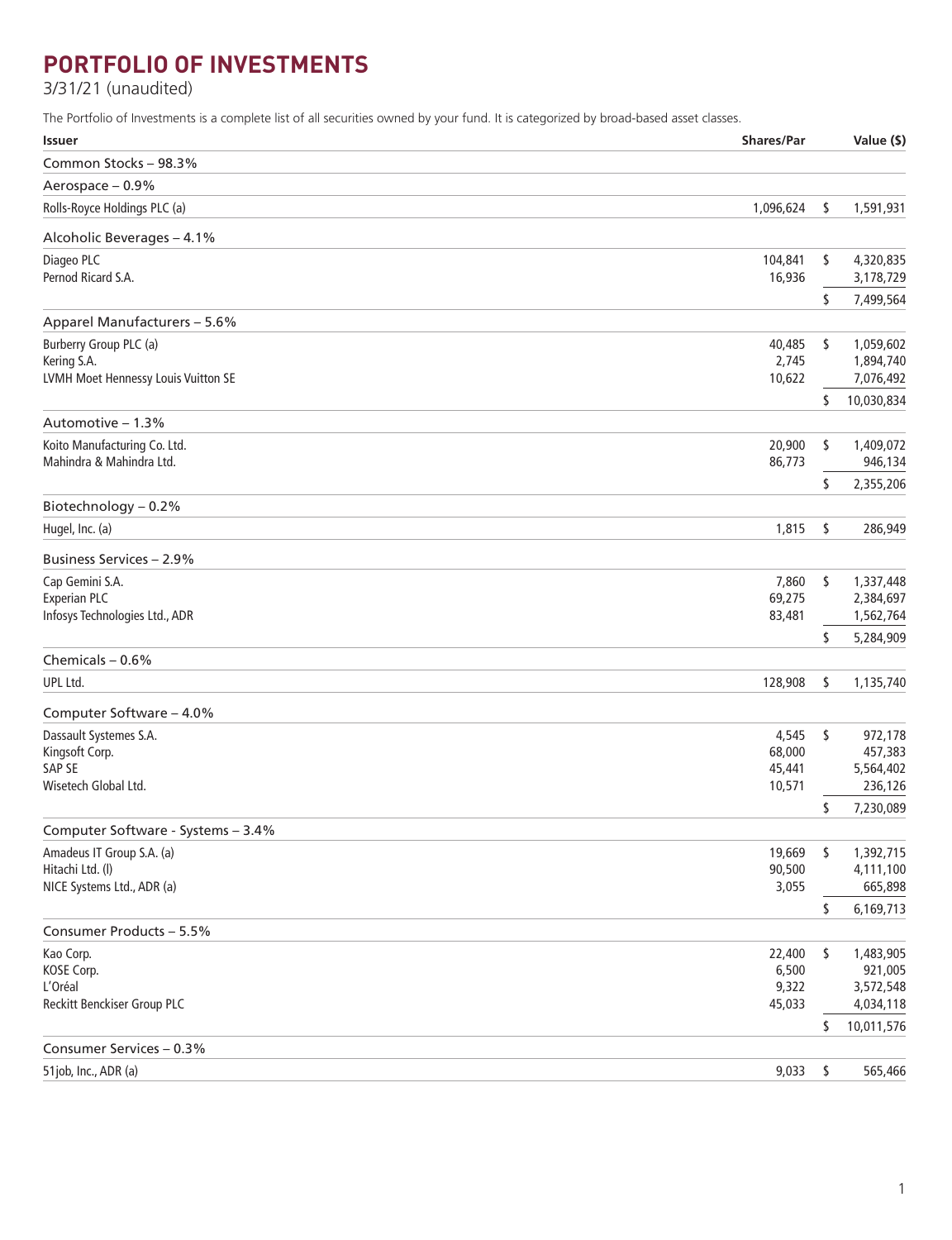*Portfolio of Investments (unaudited) – continued*

| <b>Issuer</b>                                                               | <b>Shares/Par</b> |            | Value (\$)             |
|-----------------------------------------------------------------------------|-------------------|------------|------------------------|
| Common Stocks - continued                                                   |                   |            |                        |
| Electrical Equipment - 3.8%                                                 |                   |            |                        |
| Prysmian S.p.A.                                                             | 55,894            | \$         | 1,816,305              |
| Schneider Electric SE                                                       | 32,509            |            | 4,965,560              |
|                                                                             |                   | \$         | 6,781,865              |
| Electronics $-6.7%$                                                         |                   |            |                        |
| Delta Electronics, Inc.<br>Taiwan Semiconductor Manufacturing Co. Ltd., ADR | 265,000<br>78,789 | \$         | 2,699,917<br>9,319,163 |
|                                                                             |                   | S          | 12,019,080             |
| Energy - Independent - 1.7%                                                 |                   |            |                        |
| Oil Search Ltd.                                                             | 373,876           | \$         | 1,160,888              |
| Reliance Industries Ltd.                                                    | 66,916            |            | 1,839,251              |
|                                                                             |                   | \$         | 3,000,139              |
| Food & Beverages - 5.9%                                                     |                   |            |                        |
| Danone S.A.                                                                 | 40,992            | \$         | 2,812,172              |
| Nestle S.A.                                                                 | 69,809            |            | 7,780,437              |
|                                                                             |                   | \$         | 10,592,609             |
| Food & Drug Stores - 0.5%                                                   |                   |            |                        |
| Sugi Holdings Co. Ltd.                                                      | 11,200            | \$         | 888,943                |
| Gaming & Lodging - 1.4%                                                     |                   |            |                        |
| Flutter Entertainment PLC (a)                                               | 12,116            | \$         | 2,589,817              |
| General Merchandise - 0.3%                                                  |                   |            |                        |
| Walmart de Mexico S.A.B. de C.V.                                            | 182,347           | \$         | 575,156                |
| Insurance $-3.3%$                                                           |                   |            |                        |
| AIA Group Ltd.                                                              | 497,000           | \$         | 6,046,254              |
| Internet $-6.5%$                                                            |                   |            |                        |
| Alibaba Group Holding Ltd. (a)                                              | 153,400           | \$         | 4,341,081              |
| NAVER Corp.                                                                 | 10,075            |            | 3,369,834              |
| Tencent Holdings Ltd.                                                       | 45,700            |            | 3,602,850              |
| Yahoo Japan Corp.                                                           | 81,100            |            | 404,928                |
| Leisure & Toys - 0.7%                                                       |                   | \$         | 11,718,693             |
| Prosus N.V.                                                                 | 11,825            | \$         | 1,314,608              |
| Machinery & Tools - 4.6%                                                    |                   |            |                        |
| Assa Abloy AB                                                               | 66,935            | \$         | 1,923,717              |
| <b>GEA Group AG</b>                                                         | 42,536            |            | 1,743,375              |
| Ingersoll Rand, Inc. (a)                                                    | 30,781            |            | 1,514,733              |
| Ritchie Bros. Auctioneers, Inc.                                             | 52,425            |            | 3,069,492              |
|                                                                             |                   | \$         | 8,251,317              |
| Major Banks - 1.3%                                                          |                   |            |                        |
| DBS Group Holdings Ltd.                                                     | 107,600           | \$         | 2,321,140              |
| Medical & Health Technology & Services - 0.3%                               |                   |            |                        |
| Alcon, Inc.                                                                 | 7,199             | $\sqrt{2}$ | 504,079                |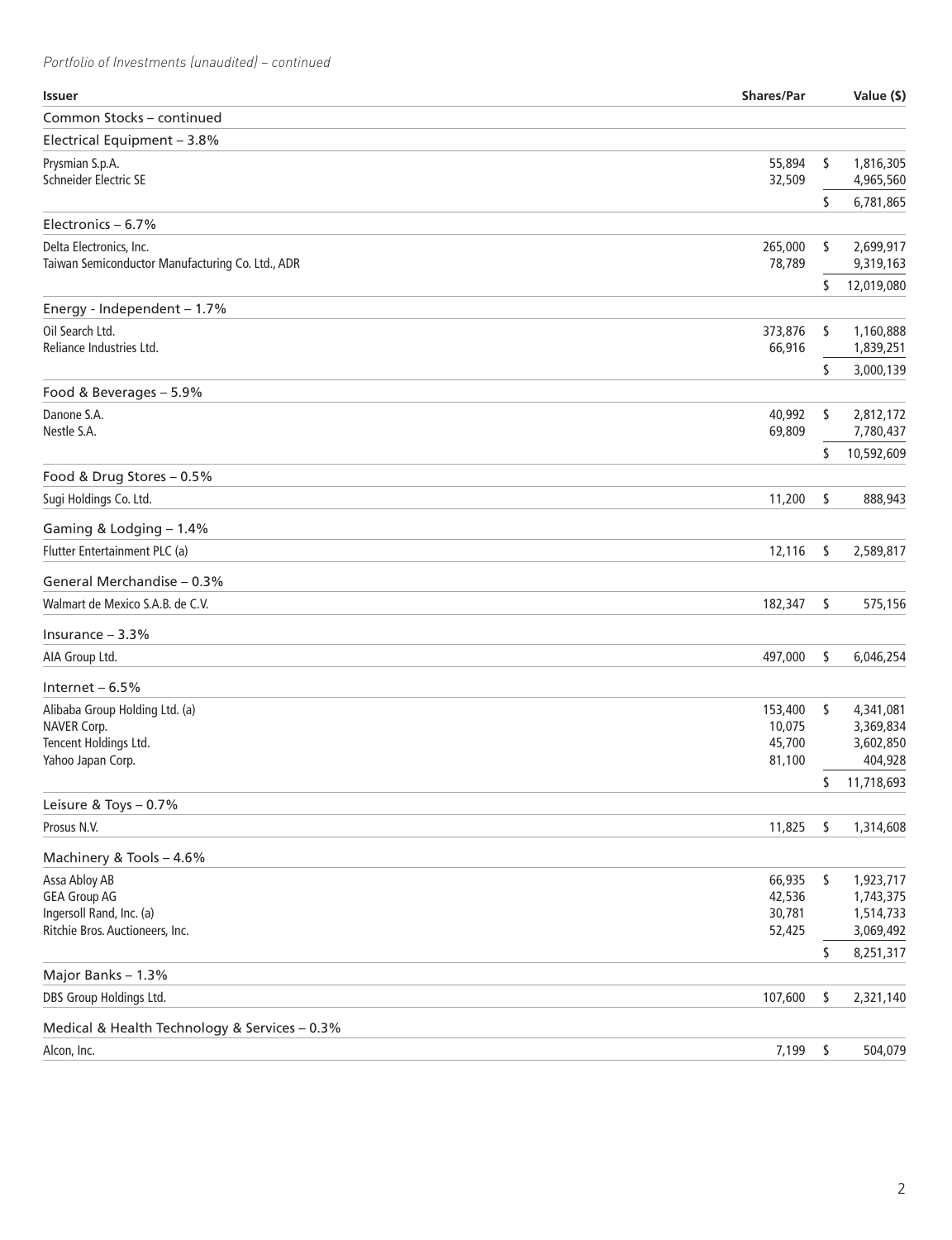### *Portfolio of Investments (unaudited) – continued*

| Common Stocks - continued<br>Medical Equipment - 4.3%<br>EssilorLuxottica<br>24,716<br>\$<br>4,024,491<br>QIAGEN N.V. (a)<br>40,523<br>1,961,205<br>Terumo Corp.<br>46,800<br>1,696,444<br>7,682,140<br>\$<br>Natural Gas - Distribution - 0.6%<br>192,000<br>\$<br>1,067,417<br>China Resources Gas Group Ltd.<br>Other Banks & Diversified Financials - 4.7%<br><b>AEON Financial Service Co. Ltd.</b><br>61,600<br>\$<br>823,577<br>Credicorp Ltd.<br>5,289<br>722,319<br>Element Fleet Management Corp.<br>133,755<br>1,463,461<br>Grupo Financiero Banorte S.A. de C.V. (a)<br>232,214<br>1,307,997<br>HDFC Bank Ltd. (a)<br>205,807<br>4,188,366<br>8,505,720<br>\$<br>Pharmaceuticals - 9.3%<br>Bayer AG<br>34,710<br>\$<br>2,196,410<br>73,799<br>Hypera S.A.<br>419,955<br>56,599<br>Novartis AG<br>4,836,800<br>Novo Nordisk A.S., "B"<br>32,835<br>2,224,544<br>Roche Holding AG<br>21,903<br>7,078,529<br>16,756,238<br>\$<br>Precious Metals & Minerals - 1.9%<br>Agnico-Eagle Mines Ltd.<br>35,472<br>\$<br>2,050,641<br>Franco-Nevada Corp.<br>10,613<br>1,330,024<br>\$<br>3,380,665<br>Railroad & Shipping - 2.4%<br>Canadian National Railway Co.<br>37,976<br>\$<br>4,404,456<br>Restaurants $-0.7%$<br>\$<br>Yum China Holdings, Inc.<br>15,125<br>895,551<br>Yum China Holdings, Inc.<br>7,750<br>453,885<br>\$<br>1,349,436<br>Specialty Chemicals - 7.3%<br>Akzo Nobel N.V.<br>19,354<br>\$<br>2,162,516<br>L'Air Liquide S.A.<br>18,645<br>3,045,793<br>Linde PLC<br>16,673<br>4,671,075<br>Sika AG<br>5,586<br>Symrise AG<br>14,716<br>1,784,421<br>13,259,552<br>\$<br>Specialty Stores - 0.7%<br>Just Eat Takeaway (a)<br>9,662<br>\$<br>890,814<br>Ocado Group PLC (a)<br>11,495<br>322,486<br>\$<br>1,213,300<br>Tobacco $-0.6%$<br>ITC Ltd.<br>373,142<br>\$<br>1,116,442<br><b>Total Common Stocks</b> | <b>Issuer</b> | <b>Shares/Par</b> | Value (\$) |
|---------------------------------------------------------------------------------------------------------------------------------------------------------------------------------------------------------------------------------------------------------------------------------------------------------------------------------------------------------------------------------------------------------------------------------------------------------------------------------------------------------------------------------------------------------------------------------------------------------------------------------------------------------------------------------------------------------------------------------------------------------------------------------------------------------------------------------------------------------------------------------------------------------------------------------------------------------------------------------------------------------------------------------------------------------------------------------------------------------------------------------------------------------------------------------------------------------------------------------------------------------------------------------------------------------------------------------------------------------------------------------------------------------------------------------------------------------------------------------------------------------------------------------------------------------------------------------------------------------------------------------------------------------------------------------------------------------------------------------------------------------------------------------------------------------------------------------------|---------------|-------------------|------------|
|                                                                                                                                                                                                                                                                                                                                                                                                                                                                                                                                                                                                                                                                                                                                                                                                                                                                                                                                                                                                                                                                                                                                                                                                                                                                                                                                                                                                                                                                                                                                                                                                                                                                                                                                                                                                                                       |               |                   |            |
|                                                                                                                                                                                                                                                                                                                                                                                                                                                                                                                                                                                                                                                                                                                                                                                                                                                                                                                                                                                                                                                                                                                                                                                                                                                                                                                                                                                                                                                                                                                                                                                                                                                                                                                                                                                                                                       |               |                   |            |
|                                                                                                                                                                                                                                                                                                                                                                                                                                                                                                                                                                                                                                                                                                                                                                                                                                                                                                                                                                                                                                                                                                                                                                                                                                                                                                                                                                                                                                                                                                                                                                                                                                                                                                                                                                                                                                       |               |                   |            |
|                                                                                                                                                                                                                                                                                                                                                                                                                                                                                                                                                                                                                                                                                                                                                                                                                                                                                                                                                                                                                                                                                                                                                                                                                                                                                                                                                                                                                                                                                                                                                                                                                                                                                                                                                                                                                                       |               |                   |            |
|                                                                                                                                                                                                                                                                                                                                                                                                                                                                                                                                                                                                                                                                                                                                                                                                                                                                                                                                                                                                                                                                                                                                                                                                                                                                                                                                                                                                                                                                                                                                                                                                                                                                                                                                                                                                                                       |               |                   |            |
|                                                                                                                                                                                                                                                                                                                                                                                                                                                                                                                                                                                                                                                                                                                                                                                                                                                                                                                                                                                                                                                                                                                                                                                                                                                                                                                                                                                                                                                                                                                                                                                                                                                                                                                                                                                                                                       |               |                   |            |
|                                                                                                                                                                                                                                                                                                                                                                                                                                                                                                                                                                                                                                                                                                                                                                                                                                                                                                                                                                                                                                                                                                                                                                                                                                                                                                                                                                                                                                                                                                                                                                                                                                                                                                                                                                                                                                       |               |                   |            |
|                                                                                                                                                                                                                                                                                                                                                                                                                                                                                                                                                                                                                                                                                                                                                                                                                                                                                                                                                                                                                                                                                                                                                                                                                                                                                                                                                                                                                                                                                                                                                                                                                                                                                                                                                                                                                                       |               |                   |            |
|                                                                                                                                                                                                                                                                                                                                                                                                                                                                                                                                                                                                                                                                                                                                                                                                                                                                                                                                                                                                                                                                                                                                                                                                                                                                                                                                                                                                                                                                                                                                                                                                                                                                                                                                                                                                                                       |               |                   |            |
|                                                                                                                                                                                                                                                                                                                                                                                                                                                                                                                                                                                                                                                                                                                                                                                                                                                                                                                                                                                                                                                                                                                                                                                                                                                                                                                                                                                                                                                                                                                                                                                                                                                                                                                                                                                                                                       |               |                   |            |
|                                                                                                                                                                                                                                                                                                                                                                                                                                                                                                                                                                                                                                                                                                                                                                                                                                                                                                                                                                                                                                                                                                                                                                                                                                                                                                                                                                                                                                                                                                                                                                                                                                                                                                                                                                                                                                       |               |                   |            |
|                                                                                                                                                                                                                                                                                                                                                                                                                                                                                                                                                                                                                                                                                                                                                                                                                                                                                                                                                                                                                                                                                                                                                                                                                                                                                                                                                                                                                                                                                                                                                                                                                                                                                                                                                                                                                                       |               |                   |            |
|                                                                                                                                                                                                                                                                                                                                                                                                                                                                                                                                                                                                                                                                                                                                                                                                                                                                                                                                                                                                                                                                                                                                                                                                                                                                                                                                                                                                                                                                                                                                                                                                                                                                                                                                                                                                                                       |               |                   |            |
|                                                                                                                                                                                                                                                                                                                                                                                                                                                                                                                                                                                                                                                                                                                                                                                                                                                                                                                                                                                                                                                                                                                                                                                                                                                                                                                                                                                                                                                                                                                                                                                                                                                                                                                                                                                                                                       |               |                   |            |
|                                                                                                                                                                                                                                                                                                                                                                                                                                                                                                                                                                                                                                                                                                                                                                                                                                                                                                                                                                                                                                                                                                                                                                                                                                                                                                                                                                                                                                                                                                                                                                                                                                                                                                                                                                                                                                       |               |                   |            |
|                                                                                                                                                                                                                                                                                                                                                                                                                                                                                                                                                                                                                                                                                                                                                                                                                                                                                                                                                                                                                                                                                                                                                                                                                                                                                                                                                                                                                                                                                                                                                                                                                                                                                                                                                                                                                                       |               |                   |            |
|                                                                                                                                                                                                                                                                                                                                                                                                                                                                                                                                                                                                                                                                                                                                                                                                                                                                                                                                                                                                                                                                                                                                                                                                                                                                                                                                                                                                                                                                                                                                                                                                                                                                                                                                                                                                                                       |               |                   |            |
|                                                                                                                                                                                                                                                                                                                                                                                                                                                                                                                                                                                                                                                                                                                                                                                                                                                                                                                                                                                                                                                                                                                                                                                                                                                                                                                                                                                                                                                                                                                                                                                                                                                                                                                                                                                                                                       |               |                   |            |
|                                                                                                                                                                                                                                                                                                                                                                                                                                                                                                                                                                                                                                                                                                                                                                                                                                                                                                                                                                                                                                                                                                                                                                                                                                                                                                                                                                                                                                                                                                                                                                                                                                                                                                                                                                                                                                       |               |                   |            |
|                                                                                                                                                                                                                                                                                                                                                                                                                                                                                                                                                                                                                                                                                                                                                                                                                                                                                                                                                                                                                                                                                                                                                                                                                                                                                                                                                                                                                                                                                                                                                                                                                                                                                                                                                                                                                                       |               |                   |            |
|                                                                                                                                                                                                                                                                                                                                                                                                                                                                                                                                                                                                                                                                                                                                                                                                                                                                                                                                                                                                                                                                                                                                                                                                                                                                                                                                                                                                                                                                                                                                                                                                                                                                                                                                                                                                                                       |               |                   |            |
|                                                                                                                                                                                                                                                                                                                                                                                                                                                                                                                                                                                                                                                                                                                                                                                                                                                                                                                                                                                                                                                                                                                                                                                                                                                                                                                                                                                                                                                                                                                                                                                                                                                                                                                                                                                                                                       |               |                   |            |
|                                                                                                                                                                                                                                                                                                                                                                                                                                                                                                                                                                                                                                                                                                                                                                                                                                                                                                                                                                                                                                                                                                                                                                                                                                                                                                                                                                                                                                                                                                                                                                                                                                                                                                                                                                                                                                       |               |                   |            |
|                                                                                                                                                                                                                                                                                                                                                                                                                                                                                                                                                                                                                                                                                                                                                                                                                                                                                                                                                                                                                                                                                                                                                                                                                                                                                                                                                                                                                                                                                                                                                                                                                                                                                                                                                                                                                                       |               |                   |            |
|                                                                                                                                                                                                                                                                                                                                                                                                                                                                                                                                                                                                                                                                                                                                                                                                                                                                                                                                                                                                                                                                                                                                                                                                                                                                                                                                                                                                                                                                                                                                                                                                                                                                                                                                                                                                                                       |               |                   |            |
|                                                                                                                                                                                                                                                                                                                                                                                                                                                                                                                                                                                                                                                                                                                                                                                                                                                                                                                                                                                                                                                                                                                                                                                                                                                                                                                                                                                                                                                                                                                                                                                                                                                                                                                                                                                                                                       |               |                   |            |
| 1,595,747<br>\$177,501,043                                                                                                                                                                                                                                                                                                                                                                                                                                                                                                                                                                                                                                                                                                                                                                                                                                                                                                                                                                                                                                                                                                                                                                                                                                                                                                                                                                                                                                                                                                                                                                                                                                                                                                                                                                                                            |               |                   |            |
|                                                                                                                                                                                                                                                                                                                                                                                                                                                                                                                                                                                                                                                                                                                                                                                                                                                                                                                                                                                                                                                                                                                                                                                                                                                                                                                                                                                                                                                                                                                                                                                                                                                                                                                                                                                                                                       |               |                   |            |
|                                                                                                                                                                                                                                                                                                                                                                                                                                                                                                                                                                                                                                                                                                                                                                                                                                                                                                                                                                                                                                                                                                                                                                                                                                                                                                                                                                                                                                                                                                                                                                                                                                                                                                                                                                                                                                       |               |                   |            |
|                                                                                                                                                                                                                                                                                                                                                                                                                                                                                                                                                                                                                                                                                                                                                                                                                                                                                                                                                                                                                                                                                                                                                                                                                                                                                                                                                                                                                                                                                                                                                                                                                                                                                                                                                                                                                                       |               |                   |            |
|                                                                                                                                                                                                                                                                                                                                                                                                                                                                                                                                                                                                                                                                                                                                                                                                                                                                                                                                                                                                                                                                                                                                                                                                                                                                                                                                                                                                                                                                                                                                                                                                                                                                                                                                                                                                                                       |               |                   |            |
|                                                                                                                                                                                                                                                                                                                                                                                                                                                                                                                                                                                                                                                                                                                                                                                                                                                                                                                                                                                                                                                                                                                                                                                                                                                                                                                                                                                                                                                                                                                                                                                                                                                                                                                                                                                                                                       |               |                   |            |
|                                                                                                                                                                                                                                                                                                                                                                                                                                                                                                                                                                                                                                                                                                                                                                                                                                                                                                                                                                                                                                                                                                                                                                                                                                                                                                                                                                                                                                                                                                                                                                                                                                                                                                                                                                                                                                       |               |                   |            |
|                                                                                                                                                                                                                                                                                                                                                                                                                                                                                                                                                                                                                                                                                                                                                                                                                                                                                                                                                                                                                                                                                                                                                                                                                                                                                                                                                                                                                                                                                                                                                                                                                                                                                                                                                                                                                                       |               |                   |            |
|                                                                                                                                                                                                                                                                                                                                                                                                                                                                                                                                                                                                                                                                                                                                                                                                                                                                                                                                                                                                                                                                                                                                                                                                                                                                                                                                                                                                                                                                                                                                                                                                                                                                                                                                                                                                                                       |               |                   |            |
|                                                                                                                                                                                                                                                                                                                                                                                                                                                                                                                                                                                                                                                                                                                                                                                                                                                                                                                                                                                                                                                                                                                                                                                                                                                                                                                                                                                                                                                                                                                                                                                                                                                                                                                                                                                                                                       |               |                   |            |
|                                                                                                                                                                                                                                                                                                                                                                                                                                                                                                                                                                                                                                                                                                                                                                                                                                                                                                                                                                                                                                                                                                                                                                                                                                                                                                                                                                                                                                                                                                                                                                                                                                                                                                                                                                                                                                       |               |                   |            |
|                                                                                                                                                                                                                                                                                                                                                                                                                                                                                                                                                                                                                                                                                                                                                                                                                                                                                                                                                                                                                                                                                                                                                                                                                                                                                                                                                                                                                                                                                                                                                                                                                                                                                                                                                                                                                                       |               |                   |            |
|                                                                                                                                                                                                                                                                                                                                                                                                                                                                                                                                                                                                                                                                                                                                                                                                                                                                                                                                                                                                                                                                                                                                                                                                                                                                                                                                                                                                                                                                                                                                                                                                                                                                                                                                                                                                                                       |               |                   |            |
|                                                                                                                                                                                                                                                                                                                                                                                                                                                                                                                                                                                                                                                                                                                                                                                                                                                                                                                                                                                                                                                                                                                                                                                                                                                                                                                                                                                                                                                                                                                                                                                                                                                                                                                                                                                                                                       |               |                   |            |
|                                                                                                                                                                                                                                                                                                                                                                                                                                                                                                                                                                                                                                                                                                                                                                                                                                                                                                                                                                                                                                                                                                                                                                                                                                                                                                                                                                                                                                                                                                                                                                                                                                                                                                                                                                                                                                       |               |                   |            |
|                                                                                                                                                                                                                                                                                                                                                                                                                                                                                                                                                                                                                                                                                                                                                                                                                                                                                                                                                                                                                                                                                                                                                                                                                                                                                                                                                                                                                                                                                                                                                                                                                                                                                                                                                                                                                                       |               |                   |            |
|                                                                                                                                                                                                                                                                                                                                                                                                                                                                                                                                                                                                                                                                                                                                                                                                                                                                                                                                                                                                                                                                                                                                                                                                                                                                                                                                                                                                                                                                                                                                                                                                                                                                                                                                                                                                                                       |               |                   |            |
|                                                                                                                                                                                                                                                                                                                                                                                                                                                                                                                                                                                                                                                                                                                                                                                                                                                                                                                                                                                                                                                                                                                                                                                                                                                                                                                                                                                                                                                                                                                                                                                                                                                                                                                                                                                                                                       |               |                   |            |
|                                                                                                                                                                                                                                                                                                                                                                                                                                                                                                                                                                                                                                                                                                                                                                                                                                                                                                                                                                                                                                                                                                                                                                                                                                                                                                                                                                                                                                                                                                                                                                                                                                                                                                                                                                                                                                       |               |                   |            |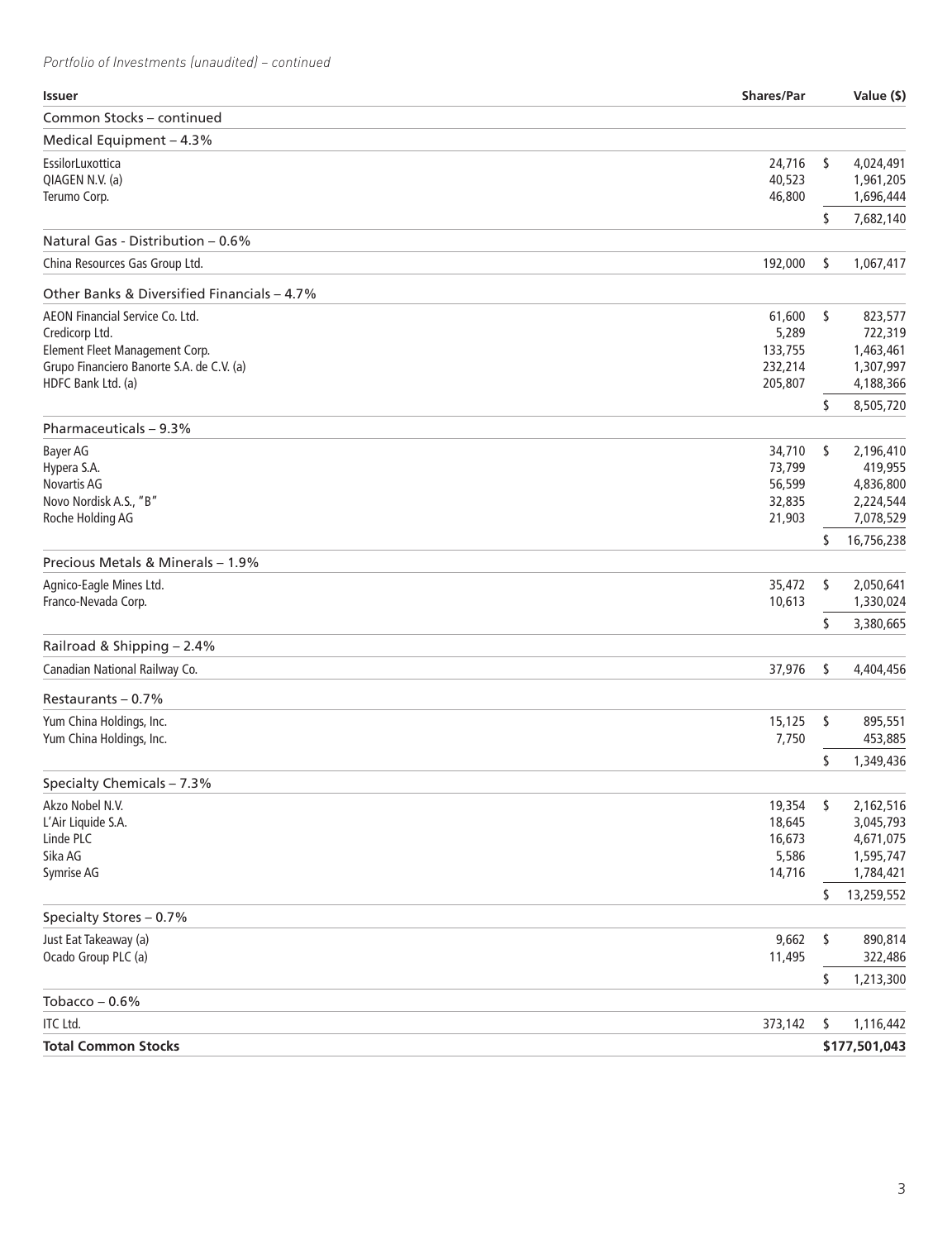| Issuer                                              | <b>Shares/Par</b> | Value (\$) |
|-----------------------------------------------------|-------------------|------------|
| Investment Companies (h) – 2.2%                     |                   |            |
| Money Market Funds – 2.2%                           |                   |            |
| MFS Institutional Money Market Portfolio, 0.05% (v) | 3,917,378 \$      | 3.917.378  |
|                                                     |                   |            |

#### Other Assets, Less Liabilities – (0.5)% (838,928)

#### **Net Assets – 100.0% \$180,579,493**

(a) Non-income producing security.

(h) An affiliated issuer, which may be considered one in which the fund owns 5% or more of the outstanding voting securities, or a company which is under common control. At period end, the aggregate values of the fund's investments in affiliated issuers and in unaffiliated issuers were \$3,917,378 and \$177,501,043, respectively.

(l) A portion of this security is on loan. See Note 2 for additional information.

(v) Affiliated issuer that is available only to investment companies managed by MFS. The rate quoted for the MFS Institutional Money Market Portfolio is the annualized seven-day yield of the fund at period end.

The following abbreviations are used in this report and are defined:

ADR American Depositary Receipt

See attached supplemental information. For more information see notes to financial statements as disclosed in the most recent semiannual or annual report.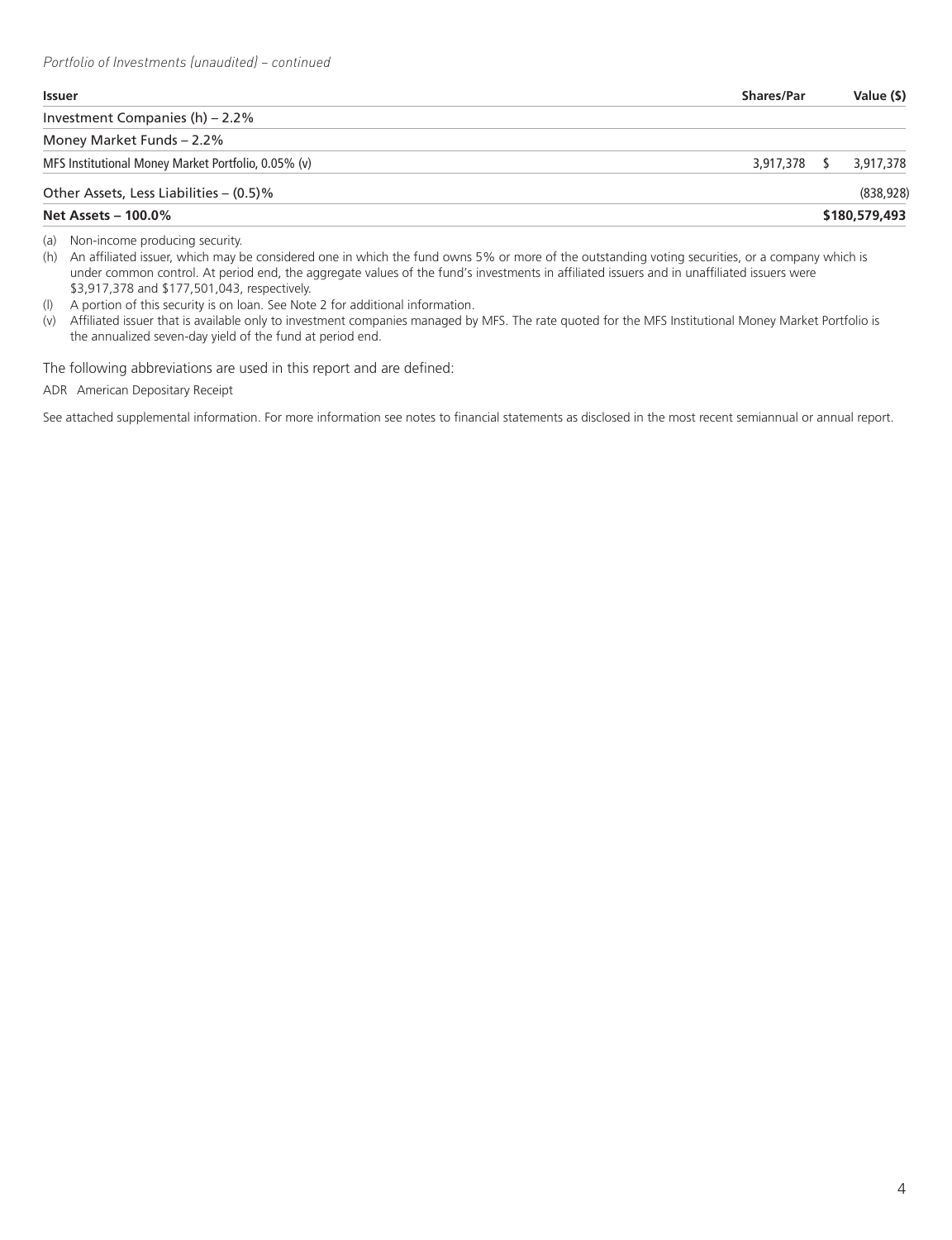## **Supplemental Information**

3/31/21 (unaudited)

The fund is an investment company and accordingly follows the investment company accounting and reporting guidance of the Financial Accounting Standards Board (FASB) Accounting Standards Codification Topic 946 Financial Services - Investment Companies.

#### **(1) Investment Valuations**

Equity securities, including restricted equity securities, are generally valued at the last sale or official closing price on their primary market or exchange as provided by a third-party pricing service. Equity securities, for which there were no sales reported that day, are generally valued at the last quoted daily bid quotation on their primary market or exchange as provided by a third-party pricing service. Short-term instruments with a maturity at issuance of 60 days or less may be valued at amortized cost, which approximates market value. Open-end investment companies are generally valued at net asset value per share. Securities and other assets generally valued on the basis of information from a third-party pricing service may also be valued at a broker/dealer bid quotation. In determining values, third-party pricing services can utilize both transaction data and market information such as yield, quality, coupon rate, maturity, type of issue, trading characteristics, and other market data. The values of foreign securities and other assets and liabilities expressed in foreign currencies are converted to U.S. dollars using the mean of bid and asked prices for rates provided by a third-party pricing service.

The Board of Trustees has delegated primary responsibility for determining or causing to be determined the value of the fund's investments (including any fair valuation) to the adviser pursuant to valuation policies and procedures approved by the Board. If the adviser determines that reliable market quotations are not readily available, investments are valued at fair value as determined in good faith by the adviser in accordance with such procedures under the oversight of the Board of Trustees. Under the fund's valuation policies and procedures, market quotations are not considered to be readily available for most types of debt instruments and floating rate loans and many types of derivatives. These investments are generally valued at fair value based on information from third-party pricing services. In addition, investments may be valued at fair value if the adviser determines that an investment's value has been materially affected by events occurring after the close of the exchange or market on which the investment is principally traded (such as foreign exchange or market) and prior to the determination of the fund's net asset value, or after the halt of trading of a specific security where trading does not resume prior to the close of the exchange or market on which the security is principally traded. Events that occur after foreign markets close (such as developments in foreign markets and significant movements in the U.S. markets) and prior to the determination of the fund's net asset value may be deemed to have a material effect on the value of securities traded in foreign markets. Accordingly, the fund's foreign equity securities may often be valued at fair value. The adviser generally relies on third-party pricing services or other information (such as the correlation with price movements of similar securities in the same or other markets; the type, cost and investment characteristics of the security; the business and financial condition of the issuer; and trading and other market data) to assist in determining whether to fair value and at what value to fair value an investment. The value of an investment for purposes of calculating the fund's net asset value can differ depending on the source and method used to determine value. When fair valuation is used, the value of an investment used to determine the fund's net asset value may differ from quoted or published prices for the same investment. There can be no assurance that the fund could obtain the fair value assigned to an investment if it were to sell the investment at the same time at which the fund determines its net asset value per share.

Various inputs are used in determining the value of the fund's assets or liabilities. These inputs are categorized into three broad levels. In certain cases, the inputs used to measure fair value may fall into different levels of the fair value hierarchy. In such cases, an investment's level within the fair value hierarchy is based on the lowest level of input that is significant to the fair value measurement. The fund's assessment of the significance of a particular input to the fair value measurement in its entirety requires judgment, and considers factors specific to the investment. Level 1 includes unadjusted quoted prices in active markets for identical assets or liabilities. Level 2 includes other significant observable market-based inputs (including quoted prices for similar securities, interest rates, prepayment speed, and credit risk). Level 3 includes unobservable inputs, which may include the adviser's own assumptions in determining the fair value of investments. The following is a summary of the levels used as of March 31, 2021 in valuing the fund's assets or liabilities:

| <b>Financial Instruments</b> | Level 1       | Level <sub>2</sub> | Level 3 | <b>Total</b>  |
|------------------------------|---------------|--------------------|---------|---------------|
| <b>Equity Securities:</b>    |               |                    |         |               |
| France                       | \$32,880,151  |                    | s—      | \$32,880,151  |
| Switzerland                  | 21,795,592    |                    |         | 21,795,592    |
| <b>United Kingdom</b>        | 13,713,669    |                    |         | 13,713,669    |
| Germany                      | 13,249,813    |                    |         | 13,249,813    |
| Canada                       | 12,318,074    |                    |         | 12,318,074    |
| Taiwan                       | 9,319,163     | 2,699,917          |         | 12.019.080    |
| Japan                        |               | 11,738,974         |         | 11,738,974    |
| China                        | 5,802,098     | 5,581,535          |         | 11,383,633    |
| India                        | 1,562,764     | 9,225,933          |         | 10,788,697    |
| <b>Other Countries</b>       | 24,192,169    | 13,421,191         |         | 37,613,360    |
| <b>Mutual Funds</b>          | 3,917,378     |                    |         | 3,917,378     |
| Total                        | \$138,750,871 | \$42,667,550       |         | \$181,418,421 |

For further information regarding security characteristics, see the Portfolio of Investments.